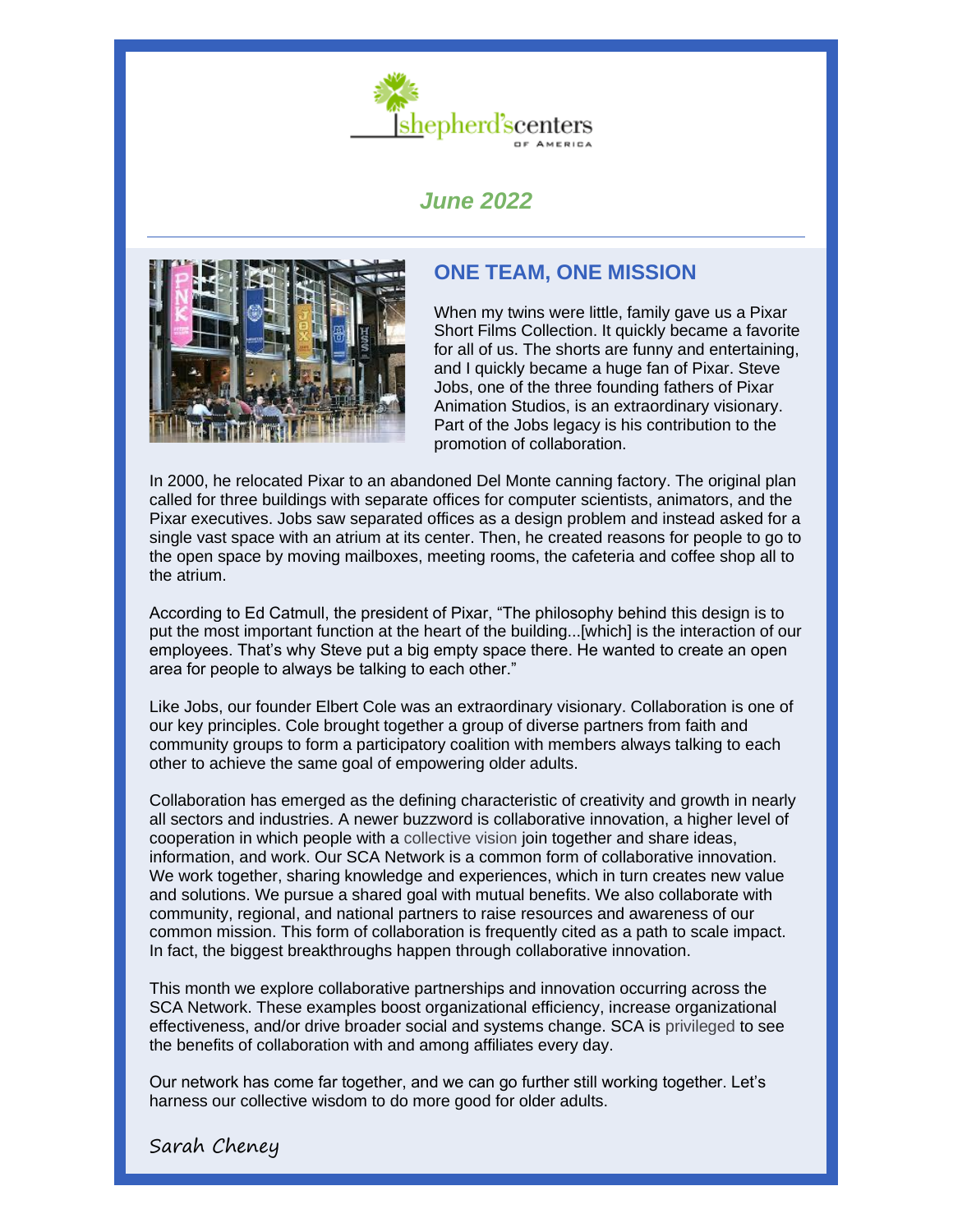## **THE ART OF STRATEGIC PARTNERING**

To date, 50% of the network has completed an impact survey. One purpose of this survey is to establish benchmarks, or points of reference for Shepherd's Centers to evaluate success.



**Learn how Shepherd's Centers are** working together to change aging in America!

**PositiveAging** 

Wed Feb 9@ Noon EST

scenters

A network of over 55 affiliate centers across the

to over 165,000 individuals every day designed to help

**U.S.** Each center

· grocery shopping

older adults remain living in the communities, including · support services such as tra handy helper: friendly visits

#112329752

We wanted to share a few observations from the data about community collaboration. We asked affiliates if they collaborate regularly with community partners (i.e., congregations, community organizations). Of responding affiliates:

- 84% of centers routinely collaborate with community partners
- On average, respondents reported collaborating with 9-10 congregational partners
- At least 6% of centers reported 20 or more congregational partners
- On average, respondents reported collaborating with 9-10 nonprofit partners and 14-15 for-profit partners
- More than one-third of affiliates had 20+ partners and all of these had financial reserves of 6 or more months

Research conducted by the Bridgespan Group and the Patterson Foundation found that 91% of nonprofits engage in some form of collaboration. They cited three trends consistent among nonprofit CEOs and funders: 1) high reported rates of collaboration of every type, 2) high perceived success of these collaborations, and 3) the desire for even more collaboration, particularly more integrated forms.

Consider using these metrics as a benchmark to assess your center's progress with collaborations.

## **WORK TOGETHER, ACHIEVE MORE**

It was exciting to see the six Shepherd's Centers in Northern Virginia come together this spring for a presentation about volunteer driver programs for the Positive Aging Community. Each director made a brief presentation about their services and answered questions. These centers include:

- **Shepherd's Center of Annandale-Springfield**
- **Shepherd's Center of Fairfax-Burke**
- **Shepherd's Center of McLean-Arlington-Falls Church**
- **Shepherd's Center of Northern Virginia**
- **Shepherd's Center of Western Fairfax County**

The presentation led to an opportunity for a published article and advertisement in the upcoming magazine. The \$500 ad split among the five centers is far more reasonable to afford. Collectively, this promotional piece builds greater awareness across the region. Check out a draft of the article **[here](https://files.constantcontact.com/588aa07e001/fee90428-3872-41c1-9e0a-3c271cbf46da.pdf)**, which is scheduled for release in June. This is an exceptional example of center collaboration.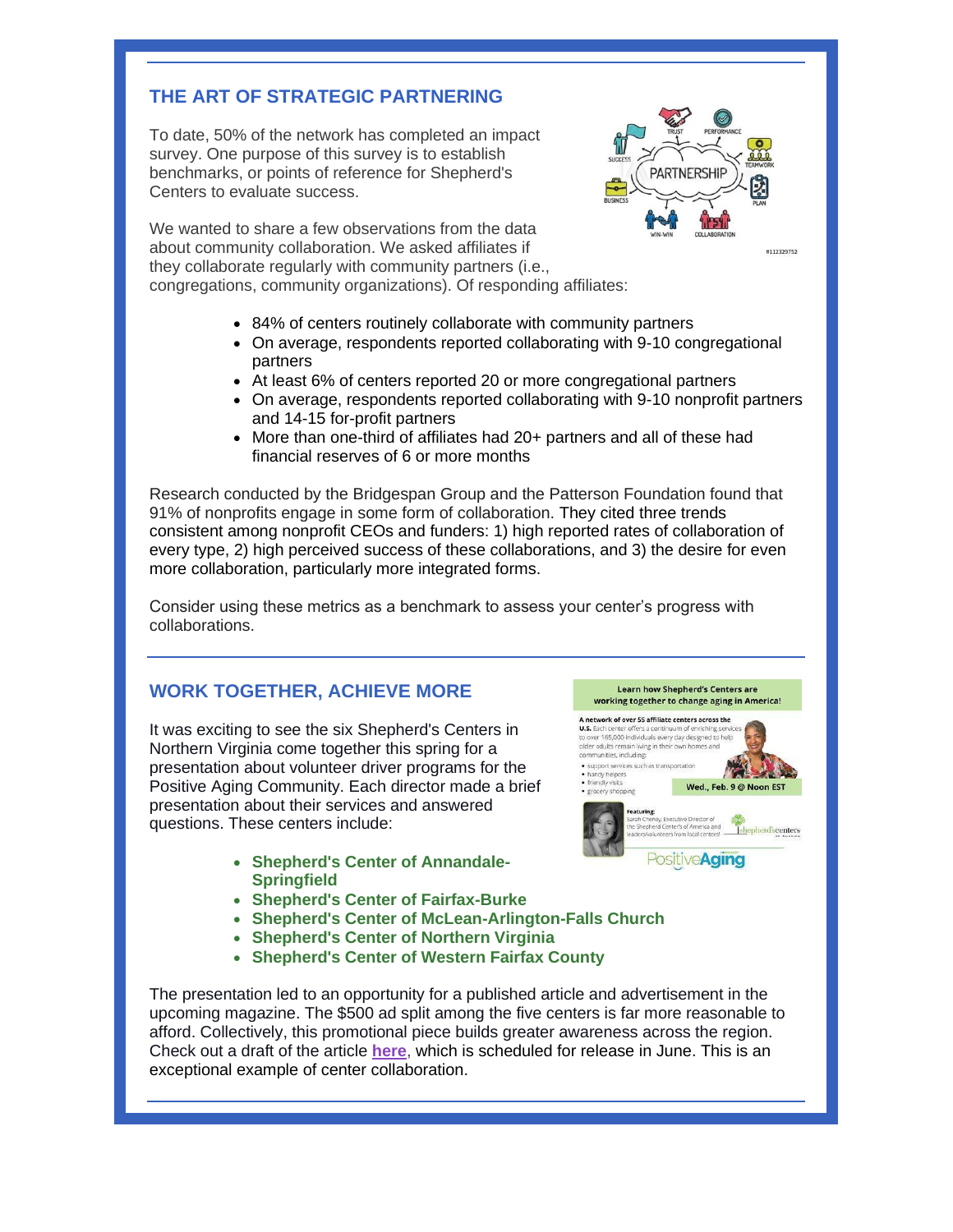#### **THE PARTNERSHIP PRINCIPLE**

A highly recommended practice for any collaboration is to create a Memorandum of Understanding (MOU), also called a Memorandum of Agreement (MOA) between the partners. The purpose is to clarify expectations and responsibilities. Check out this short and informative resource, **[Creating an](https://files.constantcontact.com/588aa07e001/43d2f15c-e994-4510-89fd-789253245aca.pdf)  [MOU](https://files.constantcontact.com/588aa07e001/43d2f15c-e994-4510-89fd-789253245aca.pdf)**, to better understand what an MOU is and what should be included.



Our affiliate, **Mutual Adoption Pact (TX)**, always creates agreements with its various partners. They shared a sample MOU with our start-up affiliate with **Mississippi Baptist Seminary in Jackson, MS**. This is useful **[template of a MOU agreement](https://files.constantcontact.com/588aa07e001/2fa8f4a4-ac41-40f8-b625-dcb1fb46bfe6.docx)** for community partners.

## **TOGETHER WE GROW**

Identifying and setting goals collectively with businesses and other nonprofits can lead to a host of benefits. Finding other entities to collaborate with in your community can help you reach common goals, based on the mission and values both organizations hold dear while strengthening the community.



Recently the **Shepherd's Center of Raytown (MO)** teamed up

with Boy Scout Troop 285 to create an intergenerational volunteer event. This energetic group helped deliver over 100 emergency food bags for older adults facing possible food insecurity during inclement weather. Or, take for instance how **KC Shepherd's Center (MO)** collaborated with the Kansas City Fire Department to provide COVID-19 vaccinations for older adults with limited mobility in the security of their own home.

Partnering with other nonprofits and businesses can help your Shepherd's Center save costs, build more viable programs, increase public awareness, and improve efficiency. By collaborating with a like-minded group, you have the opportunity to boost your voice when it comes to advocating for your mission.

#### **COLLABORATION BY THE NUMBERS**

Data collaboration can be a powerful force multiplier for our network. That's why SCA, with an advisory committee of center leaders, has created a comprehensive data management system that we call **SCA Connect.** This online tool connects the network with information to provide a 360 view of how Shepherd's Center services are changing the lives of older adults and impacting communities.



Some of the key features and benefits include:

- Provides "real-time information" about who, what, when, where, and how you are helping older adults
- Provides data that can be filtered, sorted, and aggregated such as # classes weekly/monthly/annually and type of classes; # rides; # friendly visits; # opportunities for socialization; # handy helper services; # referrals, where and why; # volunteers and volunteer hours (and the value of volunteer time is calculated for you!); reason people stop participating with Shepherd's Center; and much more!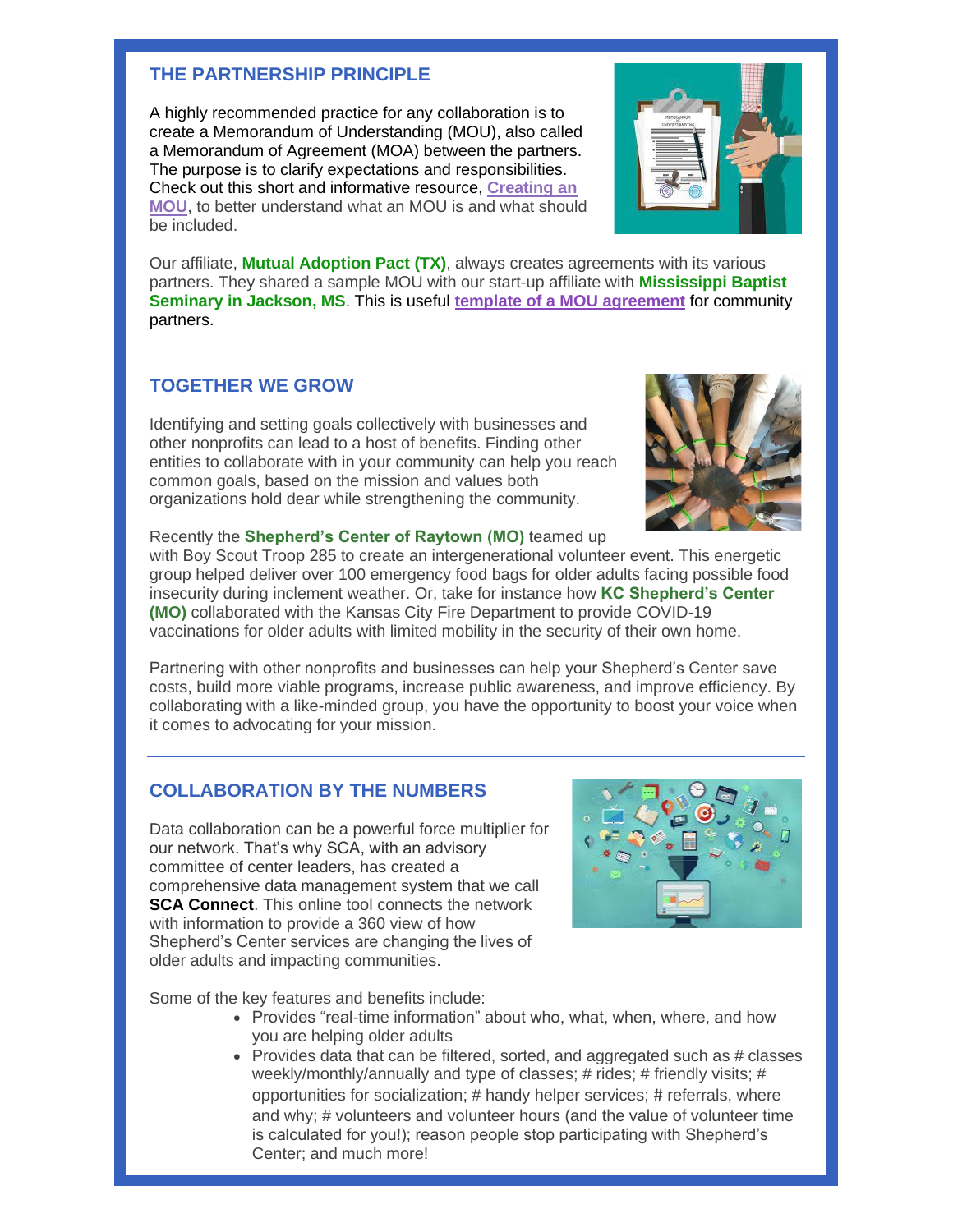- Tracks donors, donations, and donor communications
- Offers enhanced communication with electronic newsletters, announcements, mailings, individualized letters
- Manages information on your special events, such as galas, auctions, volunteer appreciation
- Provides online registration system for classes and events
- Ensures HIPAA compliance for personal data security with the ability to set individual permissions for each user
- Offers online storage of documents and files as well as all encounters with individual contacts (e.g., volunteers, participants, donors)
- Supports reporting across and within all categories of data including preand post-testing and outcome reporting
- Includes unlimited Help Desk calls up to one hour each at no charge for any issue in addition to the network user group forum

Because of this network collaboration, there is an affordable subscription rate of \$165/month for all these features. And although we are working together, individual center raw data is private and only accessed by that center. Information is rolled up to SCA for aggregate purposes that help us all gain insight to make smarter decisions and learn from each other. You can review a recorded **[demo](https://www.shepherdcenters.org/exchange/sca-connect-introductory-demo/)** for an overview of the system.

This data collaboration is extremely valuable, and we are just getting started. If you would like to learn more, please reach out to **[Teresa](mailto:teresa@shepherdcenters.org)** or **[Sarah](mailto:sarah@shepherdcenters.org)**. To "collaborate" around data – that's the goal.

#### **BELIEVE IN TEAM**

It is no secret that teamwork directly impacts and enhances performance. The SCA Network has vast experience, which is easy to tap through our **[Affiliate E-Exchange](https://www.shepherdcenters.org/affiliate-e-exchange/)**. Hundreds of useful documents, helpful samples, and easy-to-use templates are available to create efficiency in the operation and management of your affiliate.



Several Centers have already contributed to our document repository. From examples of **[volunteer job descriptions](https://files.constantcontact.com/588aa07e001/0d2ddc64-aac3-4d82-be29-b1d131eaed56.docx)** to **[fundraising letters](https://files.constantcontact.com/588aa07e001/d5d390f7-b8af-45c9-bd21-a32db91ca5e3.pdf)** to **[policies and procedures](https://files.constantcontact.com/588aa07e001/4fda8d10-6a54-444f-b31d-55572b2a51bb.docx)** that are easily adaptable to your organization, SCA's E-Exchange is designed to help your community affiliate learn from others, share your successes, and save you time. Putting two, three, or more heads together can spark network synergy that cannot be attained by one person alone.

Do you have great samples to share? Ideas that really worked that you want to contribute to the Affiliate E-Exchange? We welcome your additions to the E-Exchange! It's easy to join and contribute, just contact us at **[staff@shepherdcenters.org.](mailto:staff@shepherdcenters.org)**